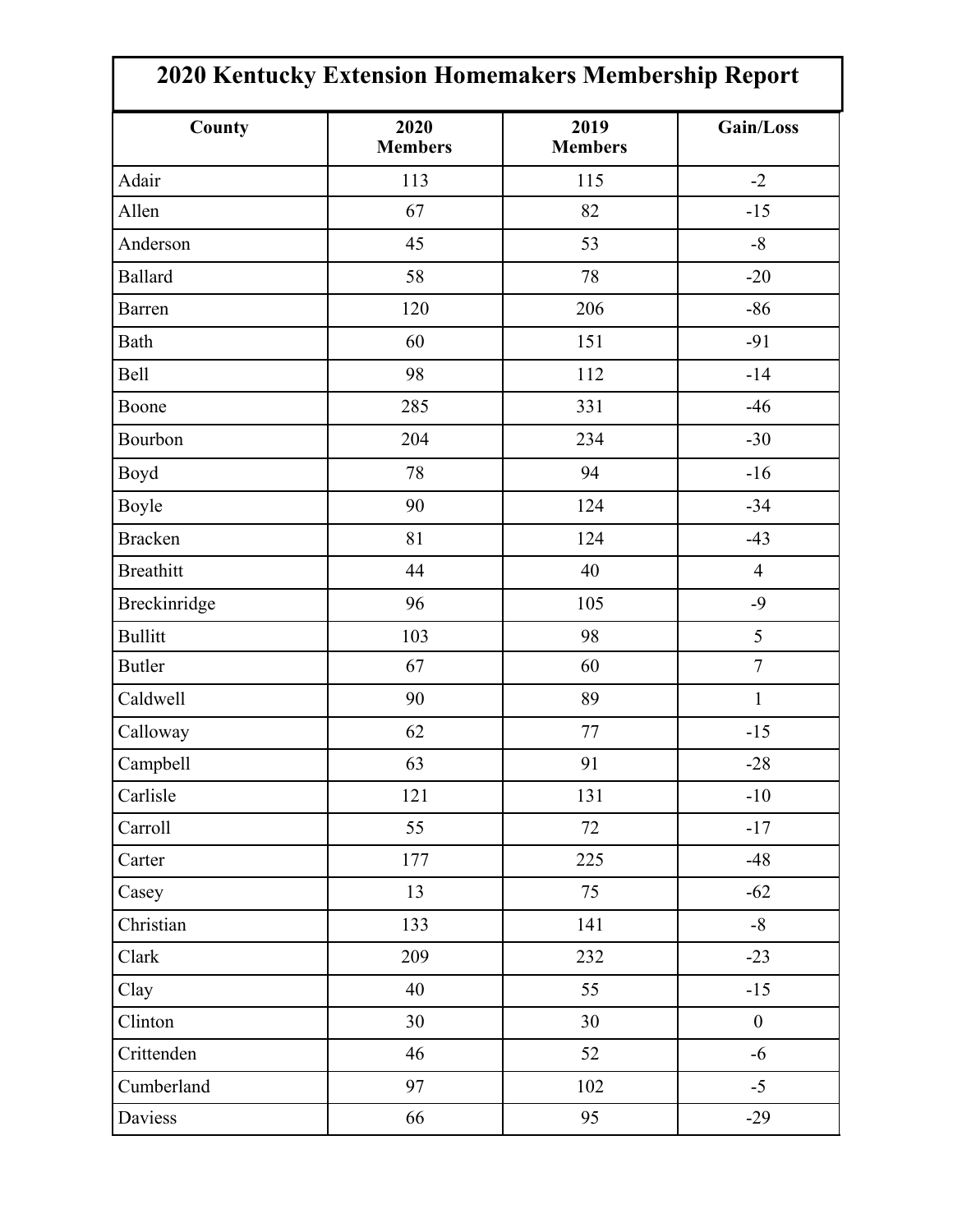| County    | 2020<br><b>Members</b> | 2019<br><b>Members</b> | Gain/Loss        |
|-----------|------------------------|------------------------|------------------|
| Edmonson  | 43                     | 47                     | $-4$             |
| Elliott   |                        |                        |                  |
| Estill    | 27                     | 76                     | $-49$            |
| Fayette   | 371                    | 467                    | $-96$            |
| Fleming   | 87                     | 150                    | $-63$            |
| Floyd     | 50                     | 60                     | $-10$            |
| Franklin  | 59                     | 93                     | $-34$            |
| Fulton    | 40                     | 40                     | $\boldsymbol{0}$ |
| Gallatin  | 112                    | 155                    | $-43$            |
| Garrard   | 39                     | 53                     | $-14$            |
| Grant     | 195                    | 244                    | $-49$            |
| Graves    | 59                     | 58                     | $\mathbf{1}$     |
| Grayson   | 44                     | 49                     | $-5$             |
| Green     | 68                     | 78                     | $-10$            |
| Greenup   | 115                    | 150                    | $-35$            |
| Hancock   | 24                     | 24                     | $\boldsymbol{0}$ |
| Hardin    | 256                    | 408                    | $-152$           |
| Harlan    | 69                     | 146                    | $-77$            |
| Harrison  | 189                    | 232                    | $-43$            |
| Hart      | 73                     | 67                     | $\sqrt{6}$       |
| Henderson | 65                     | 85                     | $-20$            |
| Henry     | 76                     | 104                    | $-28$            |
| Hickman   | 46                     | 55                     | $-9$             |
| Hopkins   | 102                    | 135                    | $-33$            |
| Jackson   | 34                     | 49                     | $-15$            |
| Jefferson | 61                     | 85                     | $-24$            |
| Jessamine | 69                     | 95                     | $-26$            |
| Johnson   | 102                    | 118                    | $-16$            |
| Kenton    | 123                    | 143                    | $-20$            |
| Knott     | 103                    | 92                     | 11               |
| Knox      | 23                     | 39                     | $-16$            |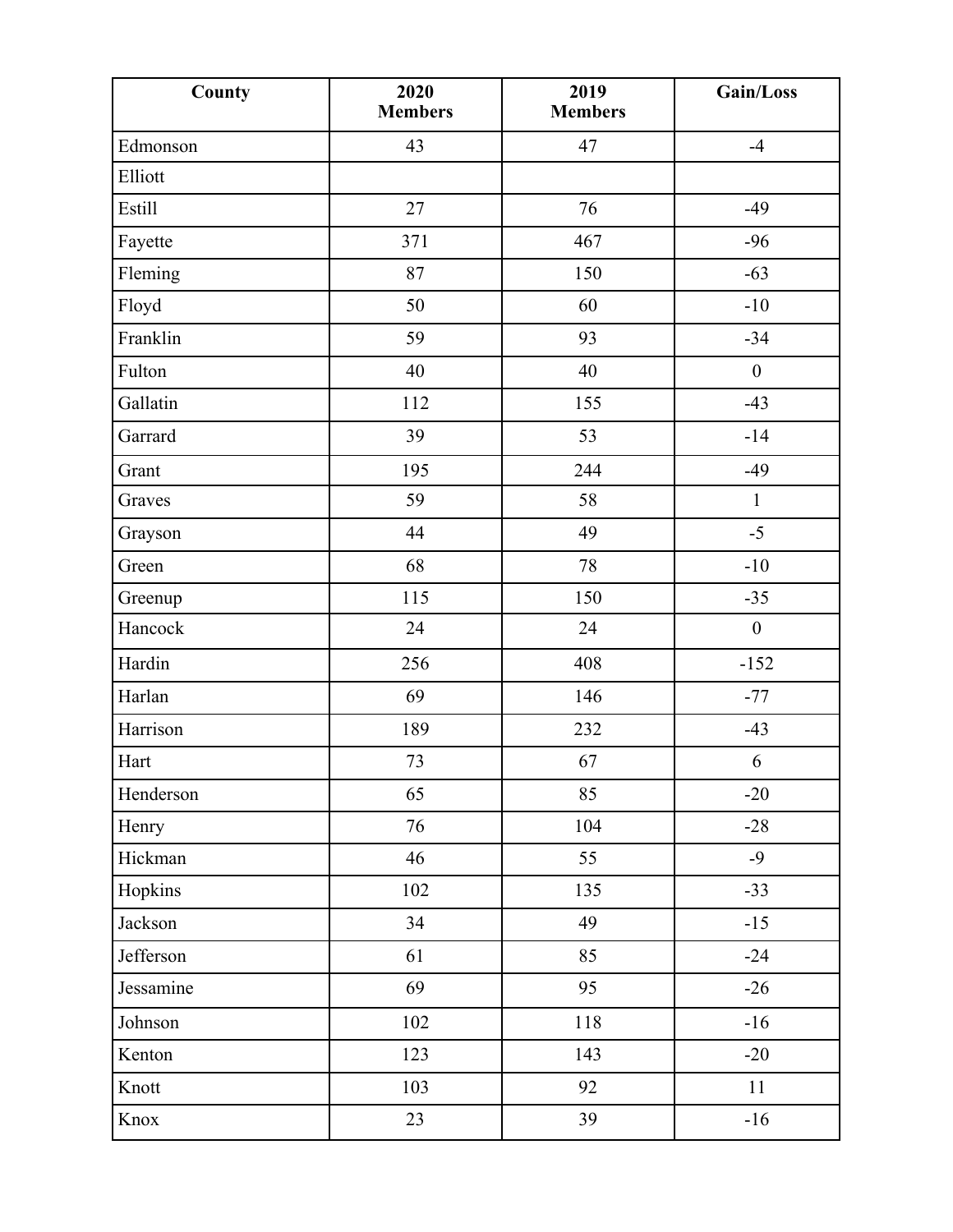| County     | 2020<br><b>Members</b> | 2019<br><b>Members</b> | Gain/Loss        |
|------------|------------------------|------------------------|------------------|
| LaRue      | 27                     | 36                     | $-9$             |
| Laurel     | 154                    | 187                    | $-33$            |
| Lawrence   | 39                     | 40                     | $-1$             |
| Lee        | 32                     | 31                     | $\mathbf{1}$     |
| Leslie     | 67                     | 75                     | $-8$             |
| Letcher    | 120                    | 114                    | 6                |
| Lewis      | 42                     | 63                     | $-21$            |
| Lincoln    | 101                    | 137                    | $-36$            |
| Livingston | 33                     | 41                     | $-8$             |
| Logan      | 51                     | 65                     | $-14$            |
| Lyon       | 66                     | 81                     | $-15$            |
| Madison    | 320                    | 475                    | $-155$           |
| Magoffin   | 73                     | 97                     | $-24$            |
| Marion     | 16                     | 28                     | $-12$            |
| Marshall   | 83                     | 88                     | $-5$             |
| Martin     | 35                     | 42                     | $-7$             |
| Mason      | 200                    | 302                    | $-102$           |
| McCracken  | 99                     | 142                    | $-43$            |
| McCreary   | $\, 8$                 | 14                     | $-6$             |
| McLean     | 46                     | 58                     | $-12$            |
| Meade      | 218                    | 282                    | $-64$            |
| Menifee    | 32                     | 38                     | $-6$             |
| Mercer     | 42                     | 49                     | $-7$             |
| Metcalfe   | 54                     | 67                     | $-13$            |
| Monroe     | 88                     | 93                     | $-5$             |
| Montgomery | 100                    | 110                    | $-10$            |
| Morgan     | 105                    | 105                    | $\boldsymbol{0}$ |
| Muhlenberg | 116                    | 149                    | $-33$            |
| Nelson     | 87                     | 104                    | $-17$            |
| Nicholas   | 50                     | 67                     | $-17$            |